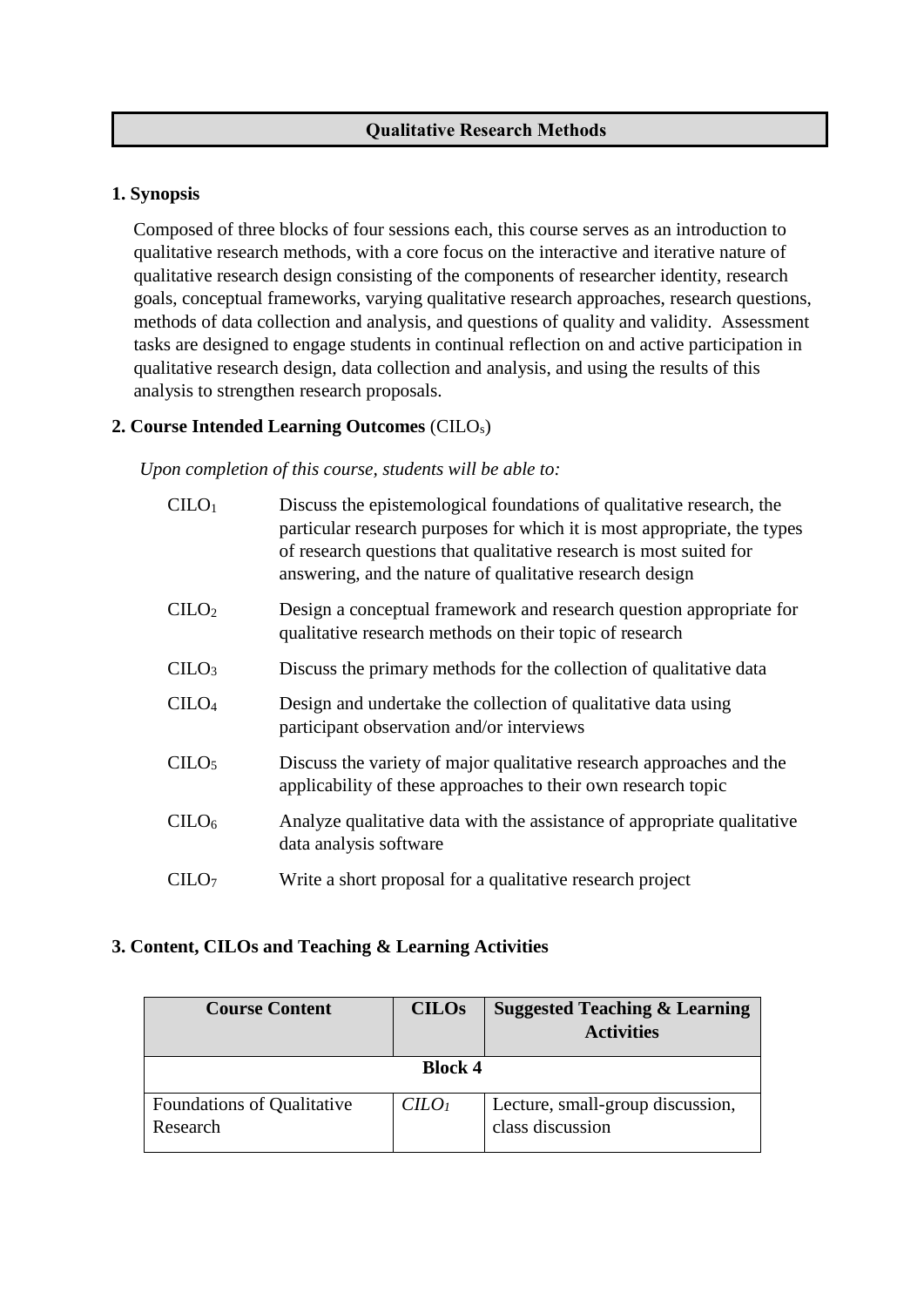| <b>Qualitative Research Design</b>                           | $C$                | Lecture, small-group discussion,<br>class discussion                          |  |  |  |  |  |
|--------------------------------------------------------------|--------------------|-------------------------------------------------------------------------------|--|--|--|--|--|
| Conceptual Frameworks for<br><b>Qualitative Research</b>     | $C$                | Lecture, small-group discussion,<br>class discussion                          |  |  |  |  |  |
| <b>Research Questions for</b><br><b>Qualitative Research</b> | $C LO$             | Lecture, small-group discussion,<br>class discussion                          |  |  |  |  |  |
| <b>Block 7</b>                                               |                    |                                                                               |  |  |  |  |  |
| <b>Overview of Data Collection</b><br>Methods                | $C$                | Lecture, small-group discussion,<br>class discussion                          |  |  |  |  |  |
| <b>Participant Observation</b>                               | $C$                | Lecture, small-group discussion,<br>class discussion, observation<br>activity |  |  |  |  |  |
| <b>Planning Interviews</b>                                   | $C$                | Lecture, small-group discussion,<br>class discussion, interview activity      |  |  |  |  |  |
| <b>Conducting Interviews</b>                                 | $C$                | Lecture, small-group discussion,<br>class discussion, interview activity      |  |  |  |  |  |
| <b>Block 8</b>                                               |                    |                                                                               |  |  |  |  |  |
| <b>Qualitative Research</b><br>Approaches                    | $C LO$             | Lecture, small-group discussion,<br>class discussion                          |  |  |  |  |  |
| Qualitative Data Analysis:<br>Coding                         | CILO <sub>6</sub>  | Lecture, small-group discussion,<br>class discussion, coding activity         |  |  |  |  |  |
| Qualitative Data Analysis:<br>Theorizing                     | C                  | Lecture, small-group discussion,<br>class discussion, coding activity         |  |  |  |  |  |
| Presenting and Proposing<br><b>Qualitative Research</b>      | C ILO <sub>7</sub> | Lecture, small-group discussion,<br>class discussion, proposal<br>assignment  |  |  |  |  |  |

# **4. Assessment**

| <b>Assessment Tasks</b>                                                                                                | Weighting $(\% )$ | <b>CILO</b>         |
|------------------------------------------------------------------------------------------------------------------------|-------------------|---------------------|
| Written report explaining a qualitative<br>research question on students' own topic of<br>research $(1200-1500$ words) | 100%              | CLLO <sub>1.2</sub> |
| Participant observation/interview exercise<br>memo (1200-1500 words)                                                   | 100%              | CILO <sub>3.4</sub> |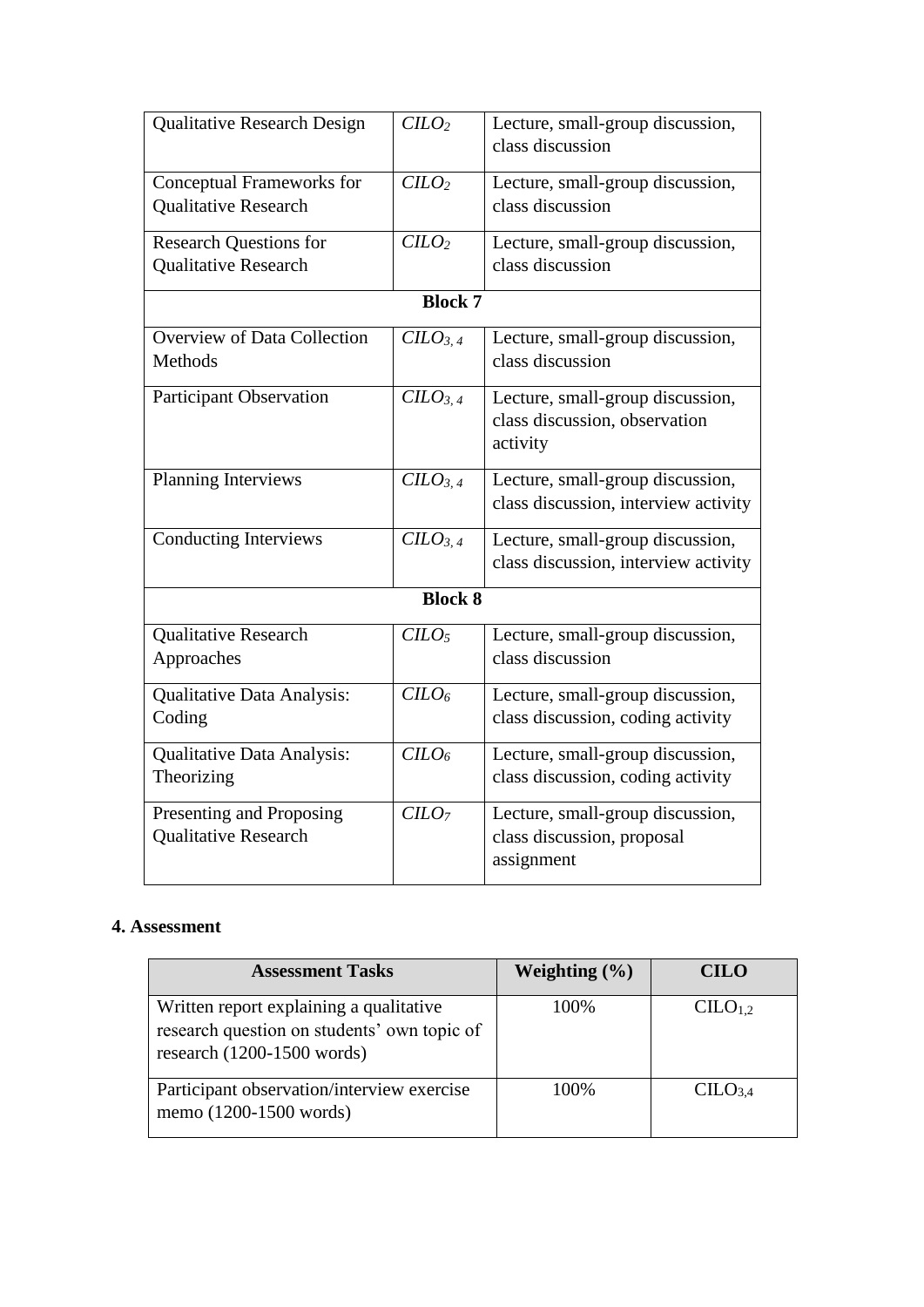| Proposal for a qualitative research project | 100% | CILO <sub>5.6.7</sub> |
|---------------------------------------------|------|-----------------------|
| $\approx 2000$ words)                       |      |                       |
|                                             |      |                       |

## **5. Required Text(s)**

 Maxwell, J. A. (2013). *Qualitative research design: An interactive approach (3rd Edition)*. Thousand Oaks, CA: Sage Publications. <http://library.eduhk.hk/record=b2048038~S5>

### **6. Recommended Readings**

- Angrosino, M. (Ed.). (2007). *Doing ethnographic and observational research*. London: Sage Publications. <http://0-dx.doi.org.edlis.ied.edu.hk/10.4135/9781849208932>
- Barbour, R. (2008). *Introducing qualitative research*. London: Sage Publications. [http://0](http://0-dx.doi.org.edlis.ied.edu.hk/10.4135/9780857029034) [dx.doi.org.edlis.ied.edu.hk/10.4135/9780857029034](http://0-dx.doi.org.edlis.ied.edu.hk/10.4135/9780857029034)
- Crang, M., & Cook, I. (2007). *Doing ethnographies*. London: Sage Publications. [http://0](http://0-dx.doi.org.edlis.ied.edu.hk/10.4135/9781849208949) [dx.doi.org.edlis.ied.edu.hk/10.4135/9781849208949](http://0-dx.doi.org.edlis.ied.edu.hk/10.4135/9781849208949)
- Creswell, J. W. (2013). *Qualitative inquiry and research design: Choosing among five approaches (3rd Edition)*. Thousand Oaks, CA: Sage Publications. <http://library.eduhk.hk/record=b1868370~S5>
- Creswell, J. W. & Miller, D. L. (2000). Determining validity in qualitative inquiry. *Theory into Practice*, *39*(3), 124-130.
- Delamont, S. (2004). Ethnography and participant observation. In C. Seale, G. Gobo, J. F. Gubrium, & D. Silverman (Eds.), Qualitative research practice (205-218). London: Sage Publications. <http://0-dx.doi.org.edlis.ied.edu.hk/10.4135/9781848608191.d19>
- Flick, U. (2007). *Designing qualitative research*. London: Sage Publications. [http://0](http://0-dx.doi.org.edlis.ied.edu.hk/10.4135/9781849208826) [dx.doi.org.edlis.ied.edu.hk/10.4135/9781849208826](http://0-dx.doi.org.edlis.ied.edu.hk/10.4135/9781849208826)
- Freeman, M., de Marrais, K., Preissle, J., Roulston, K. & St. Pierre, E. A. (2007). Standards of evidence in qualitative research: An incitement to discourse. *Educational Researcher, 36*(1), 25-32.
- Gibbs, G. R. (2007). *Analyzing qualitative data*. London: Sage Publications. [http://0](http://0-dx.doi.org.edlis.ied.edu.hk/10.4135/9781849208574) [dx.doi.org.edlis.ied.edu.hk/10.4135/9781849208574](http://0-dx.doi.org.edlis.ied.edu.hk/10.4135/9781849208574)
- Hammersley, M. (2007). The issue of quality in qualitative research. *International Journal of Research & Method in Education, 30*(3), 287-305.
- Harry, B., Sturges, K. M., & Klinger, J. K. (2005). Mapping the process: An exemplar of process and challenge in grounded theory analysis. *Educational Researcher, 34*(2), 3-13.
- Kvale, S. (2007). *Doing interviews*. London: Sage Publications. [http://0](http://0-dx.doi.org.edlis.ied.edu.hk/10.4135/9781849208963) [dx.doi.org.edlis.ied.edu.hk/10.4135/9781849208963](http://0-dx.doi.org.edlis.ied.edu.hk/10.4135/9781849208963)

LeCompte, M. D. (2000). Analyzing qualitative data. *Theory into Practice, 39*(3), 146-154.